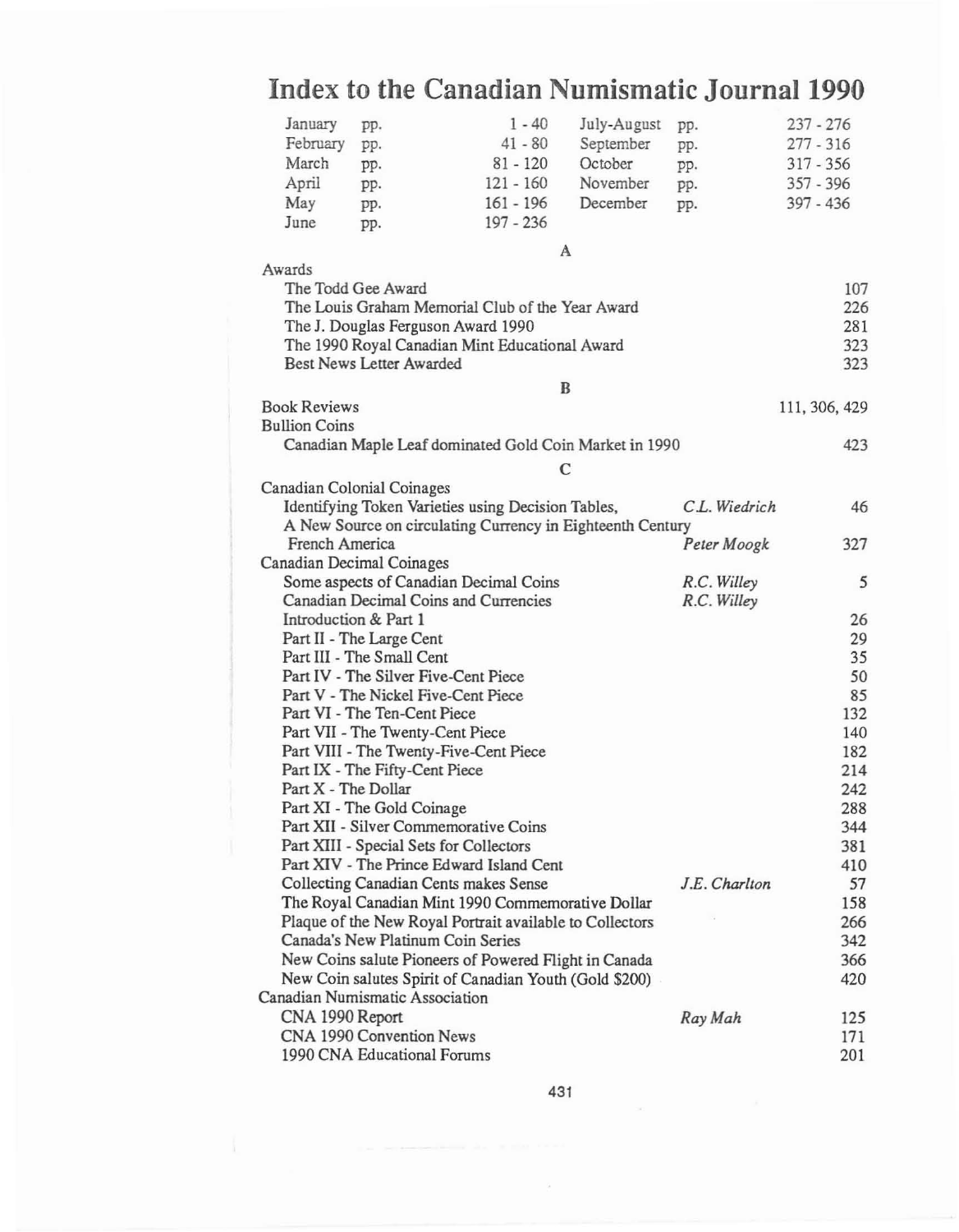| Regitko to speak at 1990 Club Delegates' Meeting<br>Report of the Executive Secretary 1990<br>Report of the Librarian 1990<br>Minutes of the 1989 Annual General Meeting<br>Maurice A.J. Lafontaine CNA 1990 Banquet Speaker<br>CNA 1990 Happenings<br><b>CNA Financial Statement</b><br>1991 Dues<br>Numismatic Heaven - the CNA and ANA Conventions<br><b>Election Notice</b><br>Honour Roll<br><b>Convention Pictures</b> |                                                    | W. Ziegler                     | 210<br>224<br>225<br>232<br>270<br>271<br>314<br>338, 413<br>339<br>364<br>365<br>372 |
|------------------------------------------------------------------------------------------------------------------------------------------------------------------------------------------------------------------------------------------------------------------------------------------------------------------------------------------------------------------------------------------------------------------------------|----------------------------------------------------|--------------------------------|---------------------------------------------------------------------------------------|
| Fellow - Canadian Numismatic Association                                                                                                                                                                                                                                                                                                                                                                                     |                                                    |                                | 326, 411                                                                              |
| Clubs                                                                                                                                                                                                                                                                                                                                                                                                                        |                                                    |                                |                                                                                       |
| New Club Formed in B.C. (Nelson)                                                                                                                                                                                                                                                                                                                                                                                             |                                                    |                                | 326                                                                                   |
| The Nickel Belt Coin Club, Sudbury, Ontario                                                                                                                                                                                                                                                                                                                                                                                  |                                                    |                                | 352                                                                                   |
| Collecting                                                                                                                                                                                                                                                                                                                                                                                                                   |                                                    |                                |                                                                                       |
| Open Letter to CNA New Members<br>Beware of "Invented" Coin Varieties                                                                                                                                                                                                                                                                                                                                                        |                                                    | Istvan Henrik<br>Istvan Henrik | 241<br>309                                                                            |
|                                                                                                                                                                                                                                                                                                                                                                                                                              |                                                    | Istvan Henrik                  | 414                                                                                   |
| Helping the Beginner<br>Collections                                                                                                                                                                                                                                                                                                                                                                                          |                                                    |                                |                                                                                       |
| Outstanding Private Collection on Display (Jean Bullen)                                                                                                                                                                                                                                                                                                                                                                      |                                                    |                                | 19                                                                                    |
| The McMaster University Numismatic Collection                                                                                                                                                                                                                                                                                                                                                                                |                                                    | <b>B.</b> Brace                | 129                                                                                   |
|                                                                                                                                                                                                                                                                                                                                                                                                                              |                                                    |                                |                                                                                       |
|                                                                                                                                                                                                                                                                                                                                                                                                                              | E                                                  |                                |                                                                                       |
| Editor's Page                                                                                                                                                                                                                                                                                                                                                                                                                | 4, 44, 84, 124 164, 200, 240, 280, 321, 362, 402   |                                |                                                                                       |
| <b>Executive Secretary</b>                                                                                                                                                                                                                                                                                                                                                                                                   | 20, 65, 95, 141, 179, 222, 252, 297, 336, 378, 412 |                                |                                                                                       |
| Ex Libris                                                                                                                                                                                                                                                                                                                                                                                                                    |                                                    |                                | 115, 292                                                                              |
|                                                                                                                                                                                                                                                                                                                                                                                                                              | F                                                  |                                |                                                                                       |
| Foreign Coins                                                                                                                                                                                                                                                                                                                                                                                                                |                                                    |                                |                                                                                       |
| The Paris Mint Olympic Coin Programme                                                                                                                                                                                                                                                                                                                                                                                        |                                                    | A.W. Driega                    | 70                                                                                    |
| New Zealand's Commonwealth Games Dollars                                                                                                                                                                                                                                                                                                                                                                                     |                                                    | J.H. Remick                    | 119                                                                                   |
| Marvin Kay<br>Where in the World is "S.M.O.M."? (Order of Malta)                                                                                                                                                                                                                                                                                                                                                             |                                                    |                                | 145<br>147                                                                            |
| The 1989 Bermuda Silver Proof Commemorative Crown                                                                                                                                                                                                                                                                                                                                                                            |                                                    |                                |                                                                                       |
| Third and Fourth Issue of Olympic Coins of Albertville<br>A. Driega                                                                                                                                                                                                                                                                                                                                                          |                                                    |                                | 175<br>178                                                                            |
| Cayman Islands celebrates 100 Years of Postal Service                                                                                                                                                                                                                                                                                                                                                                        |                                                    |                                |                                                                                       |
| Twelfth and Final Jersey Pound<br>Japan to Mint ten million commemorative Silver Coins                                                                                                                                                                                                                                                                                                                                       |                                                    |                                | 194<br>195                                                                            |
| Australia enhances Appeal of Gold Nugget Coins                                                                                                                                                                                                                                                                                                                                                                               |                                                    |                                | 191                                                                                   |
| The Isle of Man Crown of 1990                                                                                                                                                                                                                                                                                                                                                                                                |                                                    | J.H. Remick                    | 221                                                                                   |
| Belize replaces Bank Note (New Dollar)                                                                                                                                                                                                                                                                                                                                                                                       |                                                    |                                | 249                                                                                   |
| New Designs for 1990 New Zealand Coins                                                                                                                                                                                                                                                                                                                                                                                       |                                                    | J.H. Remick                    | 250                                                                                   |
| Pitcairn's Bicentenary Coinage                                                                                                                                                                                                                                                                                                                                                                                               |                                                    |                                | 258                                                                                   |
| The 1988 Coin of the Year                                                                                                                                                                                                                                                                                                                                                                                                    |                                                    | J.H. Remick                    | 264                                                                                   |
| Silver and Gold Crowns commemorate Queen Mother's 90th Birthday                                                                                                                                                                                                                                                                                                                                                              |                                                    |                                | 275                                                                                   |
| New Five Year Bermuda Series                                                                                                                                                                                                                                                                                                                                                                                                 |                                                    |                                | 283                                                                                   |
| The Golden Era of the Portuguese Discoveries                                                                                                                                                                                                                                                                                                                                                                                 |                                                    |                                | 286                                                                                   |
| Surinam marks Bank Anniversary                                                                                                                                                                                                                                                                                                                                                                                               |                                                    |                                | 305                                                                                   |
| Great Britain's first Silver Five Pound Piece                                                                                                                                                                                                                                                                                                                                                                                |                                                    | J.H. Remick                    | 322                                                                                   |
| A Two Pound Piece of Alderney                                                                                                                                                                                                                                                                                                                                                                                                |                                                    | J.H. Remick                    | 334                                                                                   |
| Gibraltar's new Soccer Crowns                                                                                                                                                                                                                                                                                                                                                                                                |                                                    | J.H. Remick                    | 348                                                                                   |
| Great Britain's new Five Pence Coin<br>1990 Singapore Gold Bullion Coins                                                                                                                                                                                                                                                                                                                                                     |                                                    |                                | 350<br>354                                                                            |

 $\overline{\psi}$ 

 $\tilde{\alpha}$ 

ĵ.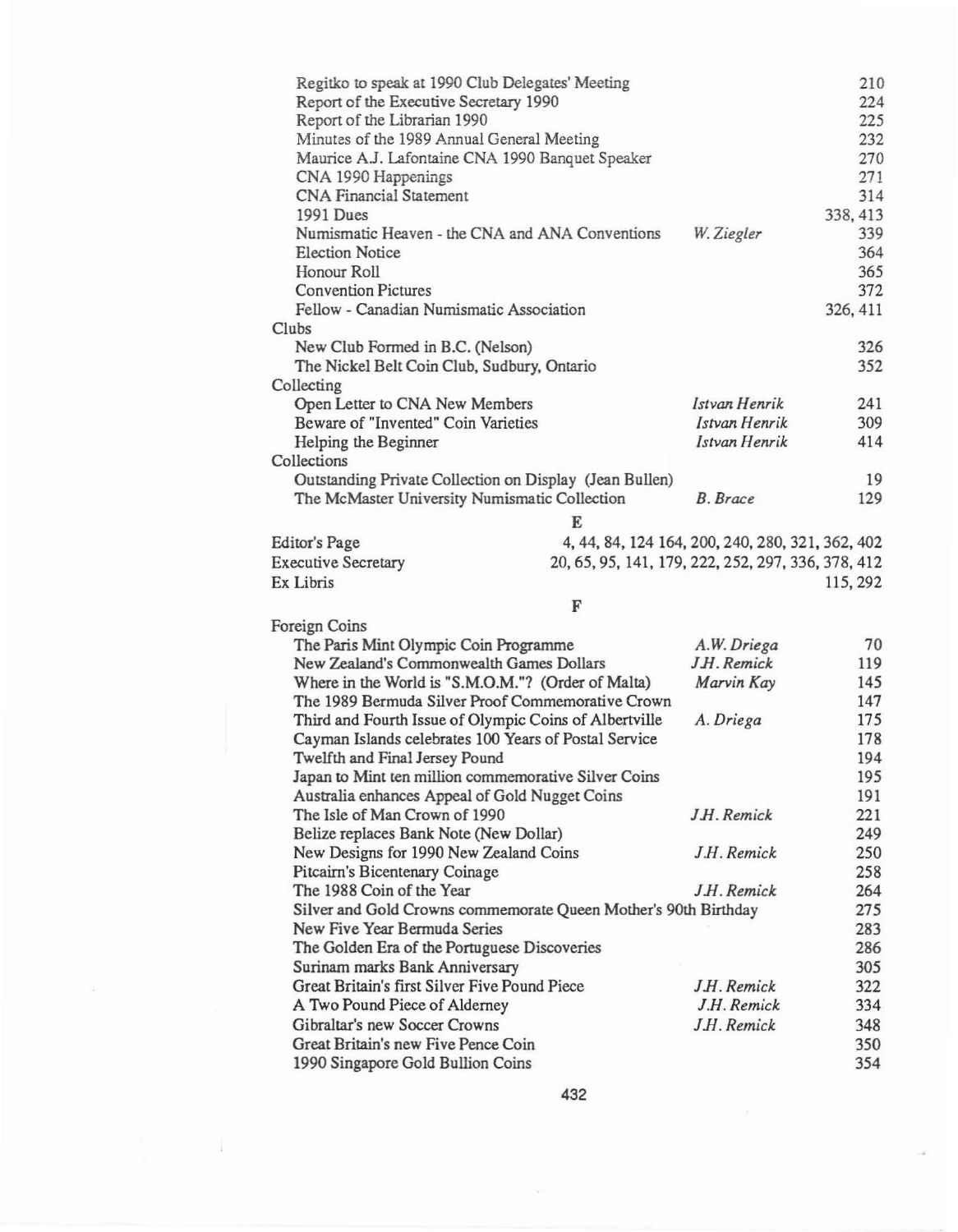| New Coin Issues                                                             |                            | 385        |  |
|-----------------------------------------------------------------------------|----------------------------|------------|--|
| Silver and Copper; Paper and Gold                                           |                            |            |  |
| Japan Issues Emperor Akihito Coin for Coronation                            |                            |            |  |
| Kookaburra Silver Coins Sells Out Before Issue                              |                            | 413<br>415 |  |
| An International Olympic Coin Program for 1994                              | A.W. Driega                | 416        |  |
| Cause and Effect Coinage: British Commercial Coinage from 1787 to 1797      |                            |            |  |
|                                                                             | T. Gordon Leigh            | 427        |  |
| US Congress Authorizes Mint to Sell Silver Proof Sets                       |                            | 430        |  |
| Falkland Islands Join Queen Mother Celebration with Gold Proof Set Sell-Out |                            |            |  |
| for United Kingdom GoldProof Crown                                          |                            | 435        |  |
| L                                                                           |                            |            |  |
| Letter to the Editor                                                        |                            | 325        |  |
| Literature                                                                  |                            |            |  |
| The Numismatic Literature Renaissance W.H. McDonald                         |                            | 387        |  |
| M                                                                           |                            |            |  |
| Medals                                                                      |                            |            |  |
| Dr. Oronhyateka                                                             | Marvin Kay                 | 58         |  |
| Toronto School Attendance Medals                                            | E.V. Snell & R.W. Irwin 91 |            |  |
| The Fifth Anniversary of the APMI                                           | J.H. Remick                | 100        |  |
| Aquarium Medals                                                             | Dale Speirs                | 118        |  |
| The 40th Aquarium Medal of the Calgary Numismatic Society                   |                            | 151        |  |
| Lt.-Col. John By                                                            | J.H. Remick                | 165        |  |
| The 1990 ONA Convention Medal                                               | J.H. Remick                | 176        |  |
| A Secondary 1990 CNA Convention Medal                                       | J.H. Remick                | 227        |  |
| A Century of Public Transit in Vancouver                                    | J.H. Remick                | 229        |  |
| Personal Medals for 1990                                                    | J.H. Remick                | 229        |  |
| A Vancouver Commemorative Public Transit Medallion                          |                            | 269        |  |
| Personalised Medals for the 1990 CNA Convention                             | J.H. Remick                | 274        |  |
| A Medal for the International Sports Symposium<br>A. Driega                 |                            | 296        |  |
| 1857 Medal depicts early Baseball Scene                                     |                            | 333        |  |
| A Medal for the Queen Mother's Ninetieth Birthday                           |                            | 377        |  |
| Two New Quebec Medals                                                       | J.H. Remick                | 391        |  |
| Medals of the 25th Anniversary of the APNA                                  |                            |            |  |
| British Royal Mint Medallions Commemorate Battle of Britain                 |                            | 434        |  |
| Mints                                                                       |                            |            |  |
| The Pobjoy Mint                                                             | J.J. Fougere               | 62         |  |
| C. Lamond et Fils, Ltd.                                                     | J.H. Remick                | 230        |  |
| Rideau Orders, Decorations, and Medals, Inc.                                | J.H. Remick                | 284        |  |
| The Lombardo Mint                                                           | J.H. Remick                | 424        |  |
| Miscellaneous                                                               |                            |            |  |
| Historical List #31                                                         | <b>R.Herneshen</b>         | 74         |  |
| Hang Sang Company, Mountain View Alberta                                    | C.T. Clifton               | 76         |  |
| From Thaler to Loonie                                                       | T.G. Leigh                 | 108        |  |
| Foil-Covered Plastic a Substitute for Medal                                 | J.H. Remick                | 154        |  |
| Dinosaurs on a Series of Elongated Cents                                    | J.H. Remick                | 265        |  |
| The Straits Settlements Silver Nuisance                                     | R.J. Graham                | 393        |  |
| Guideline for Preparing a Numismatic Slide Presentation                     |                            | 426        |  |
| $\mathbf{O}$                                                                |                            |            |  |
| Obituaries                                                                  |                            |            |  |
| Donald H. Flick                                                             |                            | 45         |  |
| Gordon Lucas                                                                |                            | 227        |  |
| Andre Fecteau                                                               |                            | 294        |  |

 $\tilde{\mathbf{x}}$